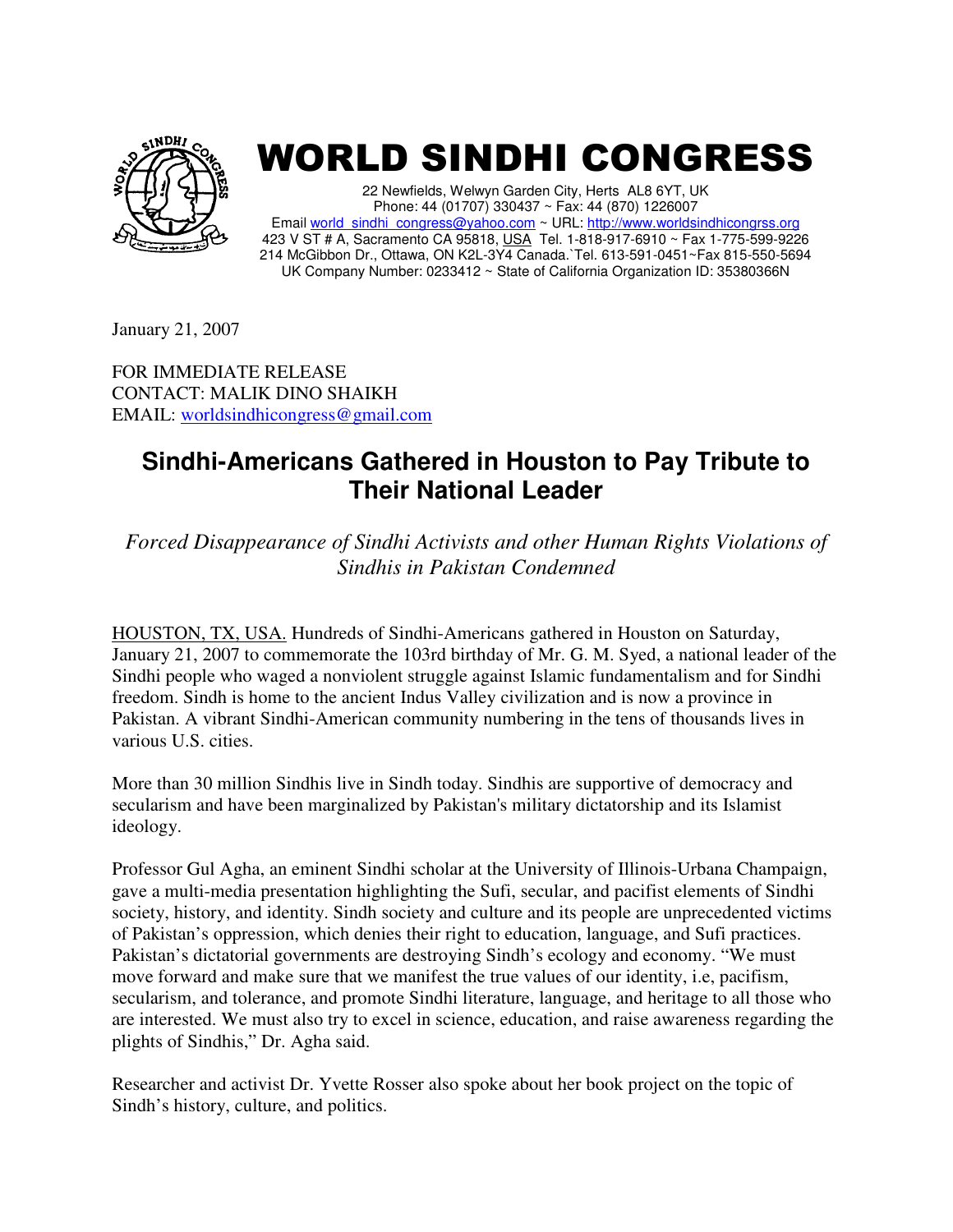Dr. Hidayat Bhutto, the UK organizer of the World Sindhi Congress, read a detailed paper on the life and legacy of Mr. Syed.

This meeting was also addressed by Ms. Paras Sarki, an American Sindhi whose husband Dr. Sarki, a prominent community leader and a U.S. citizen, was kidnapped last year by Pakistani authorities while he visiting his family in Karachi. Hon. Sheila Jackson of Texas has tried to pursue the whereabouts of Dr. Sarki, and international media such as the BBC and the Wall Street Journal have highlighted his case. Ms. Sarki requested that the community help bring this issue before their representatives and senators.

Dr. Zia Shah of the G. M. Syed Memorial Committee, and Dr. Haleem Bhatti, Mr. Umed Laghari, Abdul Rehman Kakepoto, Farhan Kaghzi, Malik Dino Shaikh, Zubair Bhambro, Saghir Shaikh, and Ijaz Syed spoke at the event.

"Mr. Syed's message of non-violence, tolerance, and peace has a universal appeal, and the core principles of non-violence and conflict resolution are applicable to all the struggles for selfdetermination at individual, communal, or national levels," said Dr. Zia Shah, president of the G. M. Syed Memorial Committee.

This annual event is organized to create a global awareness about the plight of Sindh and Sindhis around the world. "We must follow Syed's legacy of non-violent struggle and support the legitimate struggle of the peoples of Sindh and Balochistan," said Dr. Bhatti, chairman of the World Sindhi Congress and the chief guest of the event, in his concluding remarks.

The meeting concluded that the Pakistani government has been systematically violating the human rights of the secular-minded people of Sindh and Baluchistan. Pakistan has propped up Islamic fundamentalists, encouraged migration to reduce the indigenous people to a minority, and exploited the natural resources of the two provinces. More recently, it has been bombing and strafing Baloch villages with military equipment provided by the USA to fight Al-Qaeda and remnants of the Taliban. Pakistan is also threatening to build mega-dams that would enable it to divert the flow of rivers that are the lifeline of otherwise arid Sindh. Several hundreds of Baloch and Sindhis have been kidnapped by the Pakistani military over the last few years. The meeting expressed special concern about the Sindhi-American Dr. Safdar Sarki, whose whereabouts are still unknown.

A dinner and Sufi music session concluded the meeting.

The World Sindhi Congress also organized similar events in various towns of the UK, including London, Edinburgh, and Sheffield, on Jan 21, 2007.

**The G. M. Syed Memorial Committee** is a Houston, TX-based educational group organized to promote G. M. Syed's message of non-violence, democracy, secularism, and the right to selfdetermination for Sindhis and other oppressed nations within the international community. For more information, visit http://www.gmsyed.org.